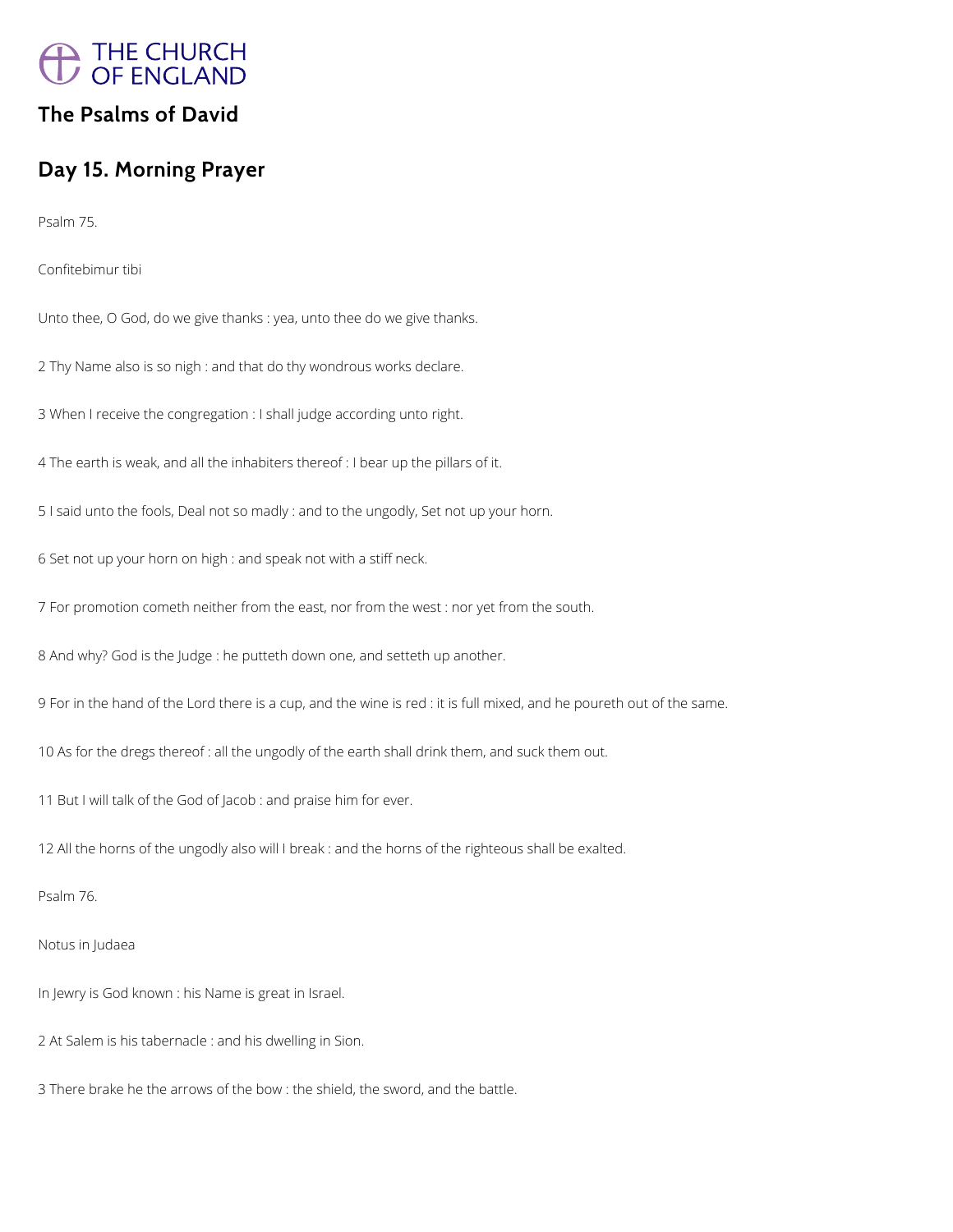4 Thou art of more honour and might : than the hills of the robbers.

5 The proud are robbed, they have slept their sleep : and all the men whose hands were mighty have found nothing.

6 At thy rebuke, O God of Jacob : both the chariot and horse are fallen.

7 Thou, even thou art to be feared : and who may stand in thy sight when thou art angry?

8 Thou didst cause thy judgement to be heard from heaven : the earth trembled, and was still;

9 When God arose to judgement : and to help all the meek upon earth.

10 The fierceness of man shall turn to thy praise : and the fierceness of them shalt thou refrain.

11 Promise unto the Lord your God, and keep it, all ye that are round about him : bring presents unto him that ought to be feared.

12 He shall refrain the spirit of princes : and is wonderful among the kings of the earth.

Psalm 77.

Voce mea ad Dominum

IÂ will cry unto God with my voice : even unto God will I cry with my voice, and he shall hearken unto me.

2 In the time of my trouble I sought the Lord : my sore ran and ceased not in the night-season; my soul refused comfort.

3 When I am in heaviness, I will think upon God: when my heart is vexed, I will complain.

4 Thou holdest mine eyes waking : I am so feeble, that I cannot speak.

5 I have considered the days of old : and the years that are past.

6 I call to remembrance my song : and in the night I commune with mine own heart, and search out my spirits.

7 Will the Lord absent himself for ever : and will he be no more intreated?

8 Is his mercy clean gone for ever : and is his promise come utterly to an end for evermore?

9 Hath God forgotten to be gracious : and will he shut up his loving-kindness in displeasure?

10 And I said, It is mine own infirmity : but I will remember the years of the right hand of the most Highest.

11 I will remember the works of the Lord : and call to mind thy wonders of old time.